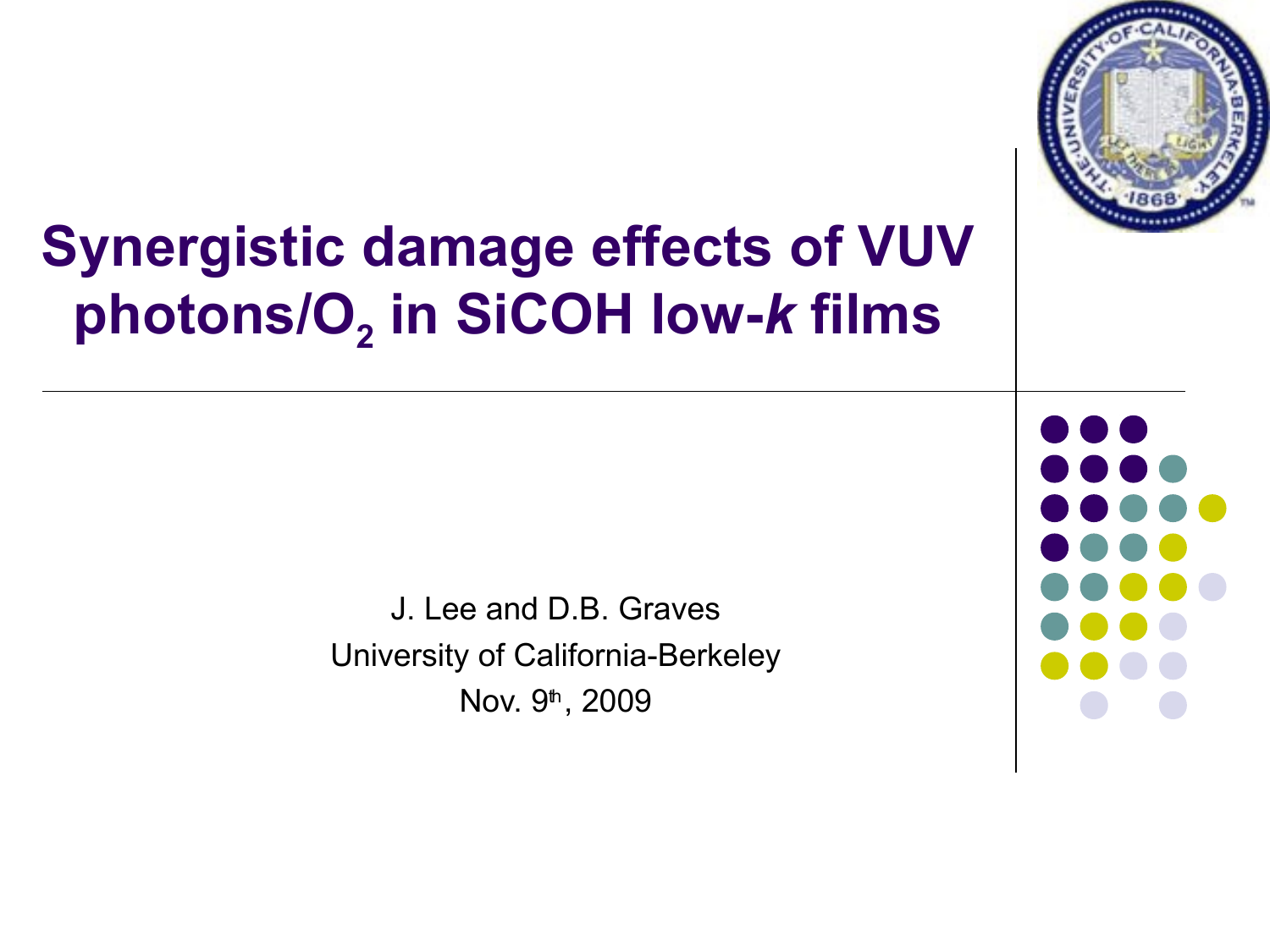## **Objectives**



- VUV photons and  $O_2$  molecules interact synergistically to cause major damage in highly porous SiCOH.
- Use of a VUV lamp in a beam system can effectively simulate the VUV damage that occurs to porous SiCOH in plasma studies.
	- Individual species and their combined effect can be analyzed in a highly controlled environment.
- Manipulation of diffusivity can cut off VUV/O<sub>2</sub> synergistic effects, thereby decreasing damage.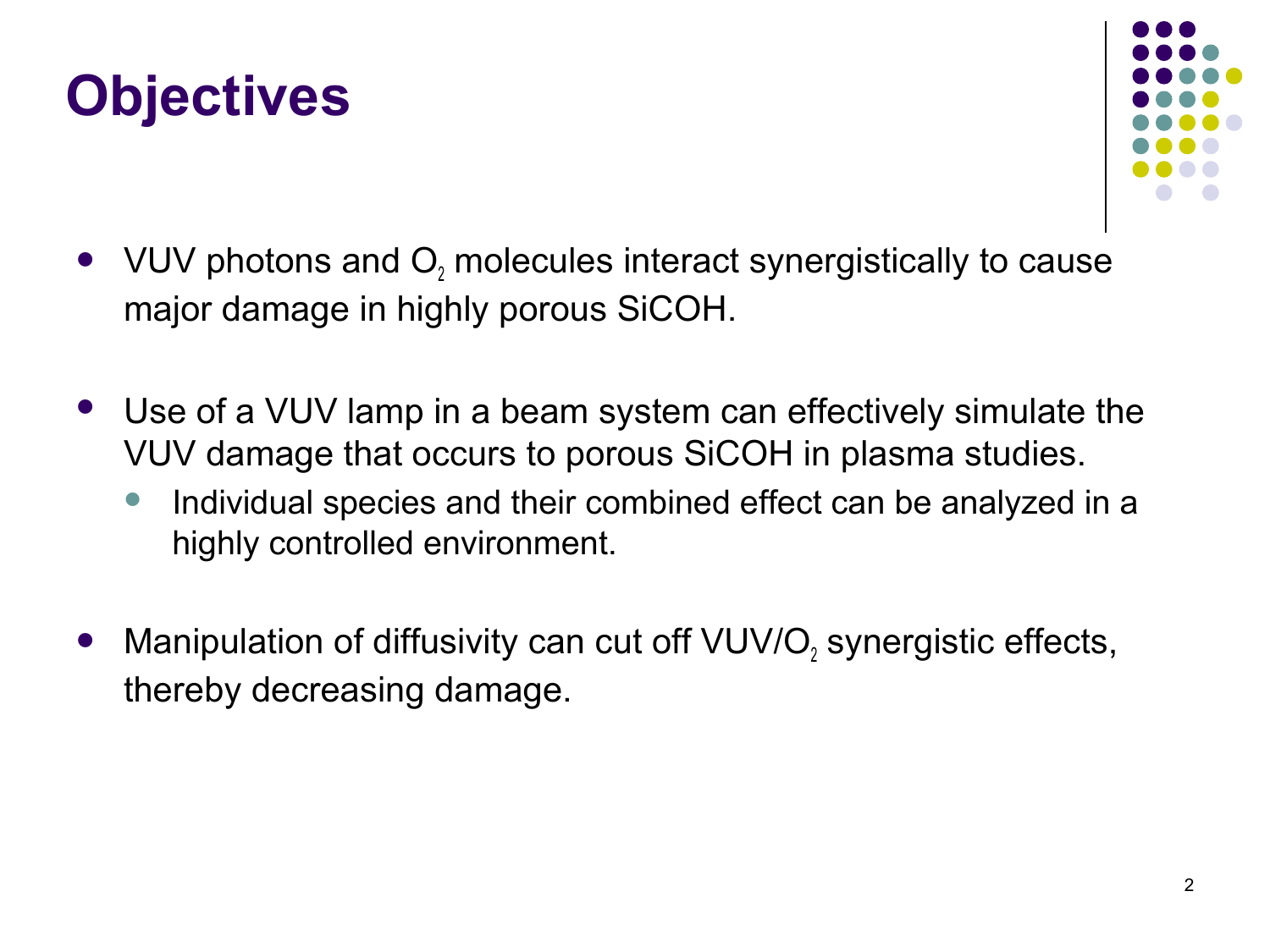

- Small amounts of porosity inherent due to carbon compounds.
- High pore interconnectivity
	- Porogen used to create highly diffusivity material.
- The material is very susceptable to damage from plasma processing.
	- Changes in film chemistry
	- Dielectric constant increase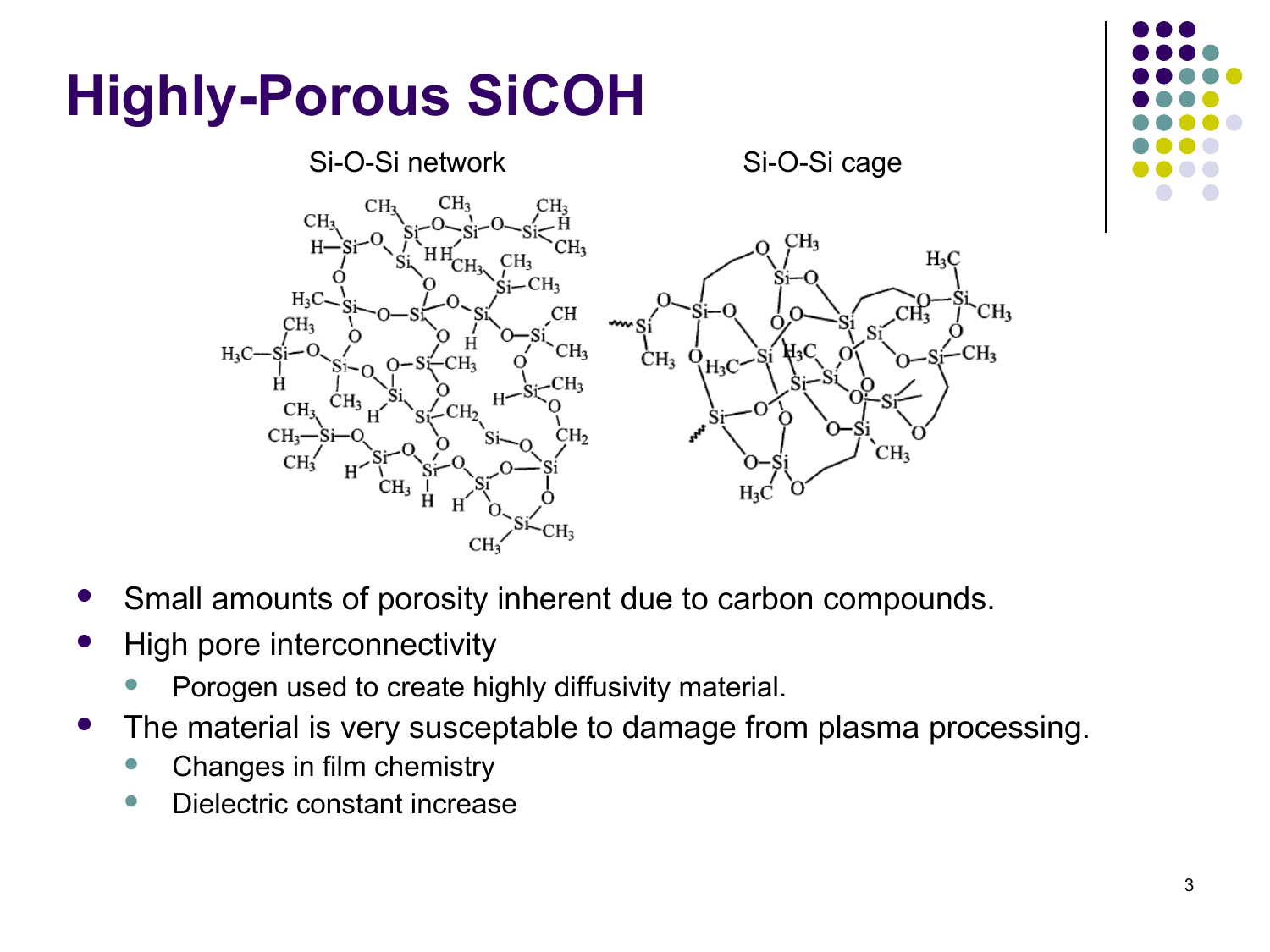#### **Recent Focus**



- Changes in dielectric constant have been correlated to the replacement of  $CH<sub>3</sub>$  bonds with –OH bonds due to water vapor reaction.
- Plasma chemistry studies
	- **Gas chemistry has an effect** 
		- Reactive gases cause more damage
- Isolation of plasma components
	- Ions can cause pore collapsing
	- VUV photons and gas radicals potentially change film chemistry.

|                                             | Total flux<br>$70 - 140$ nm | View          | Flow rate<br>$(\mathrm{sccm})$ | Gas              |  |
|---------------------------------------------|-----------------------------|---------------|--------------------------------|------------------|--|
| $(10^{4}$ cm <sup>2</sup> s <sup>-1</sup> ) | 11.1                        | Through wafer | 10                             | $C_2F_6$         |  |
|                                             | 3.6                         | Side view     | 10                             | $C_2F_6$         |  |
|                                             | 30.3                        | Through wafer | 10                             | CHF <sub>3</sub> |  |
| Plasma                                      | 9.8                         | Side view     | 10                             | CHF <sub>3</sub> |  |
| VUV                                         | 176                         | Through wafer | 10/10/10                       | $Ar/C_2F_6/H_2$  |  |
| Emissions                                   | 50.3                        | Side view     | 10/10/10                       | $Ar/C_2F_6/H_2$  |  |
|                                             | 350                         | Through wafer | 10                             | Ar               |  |
|                                             | 22                          | Side view     | 10                             | Ar               |  |
|                                             | 56.2                        | Through wafer | 10                             | O <sub>2</sub>   |  |
|                                             | 12.7                        | Side view     | 10                             | 0,               |  |
| 4                                           |                             |               |                                |                  |  |

J. R. Woodworth *et al.*, Journal of Vacuum Science & Technology A **19**, 45 (2001).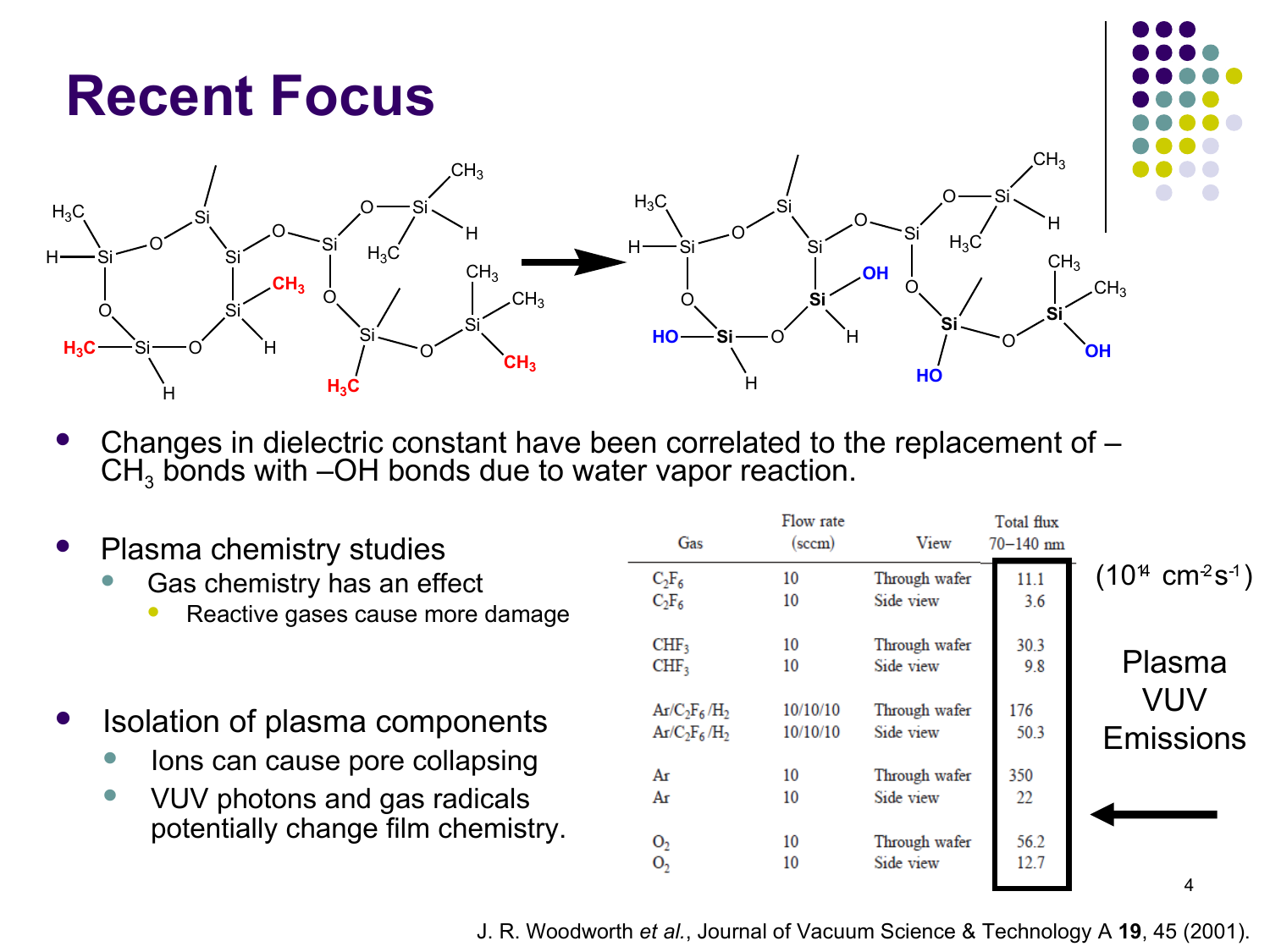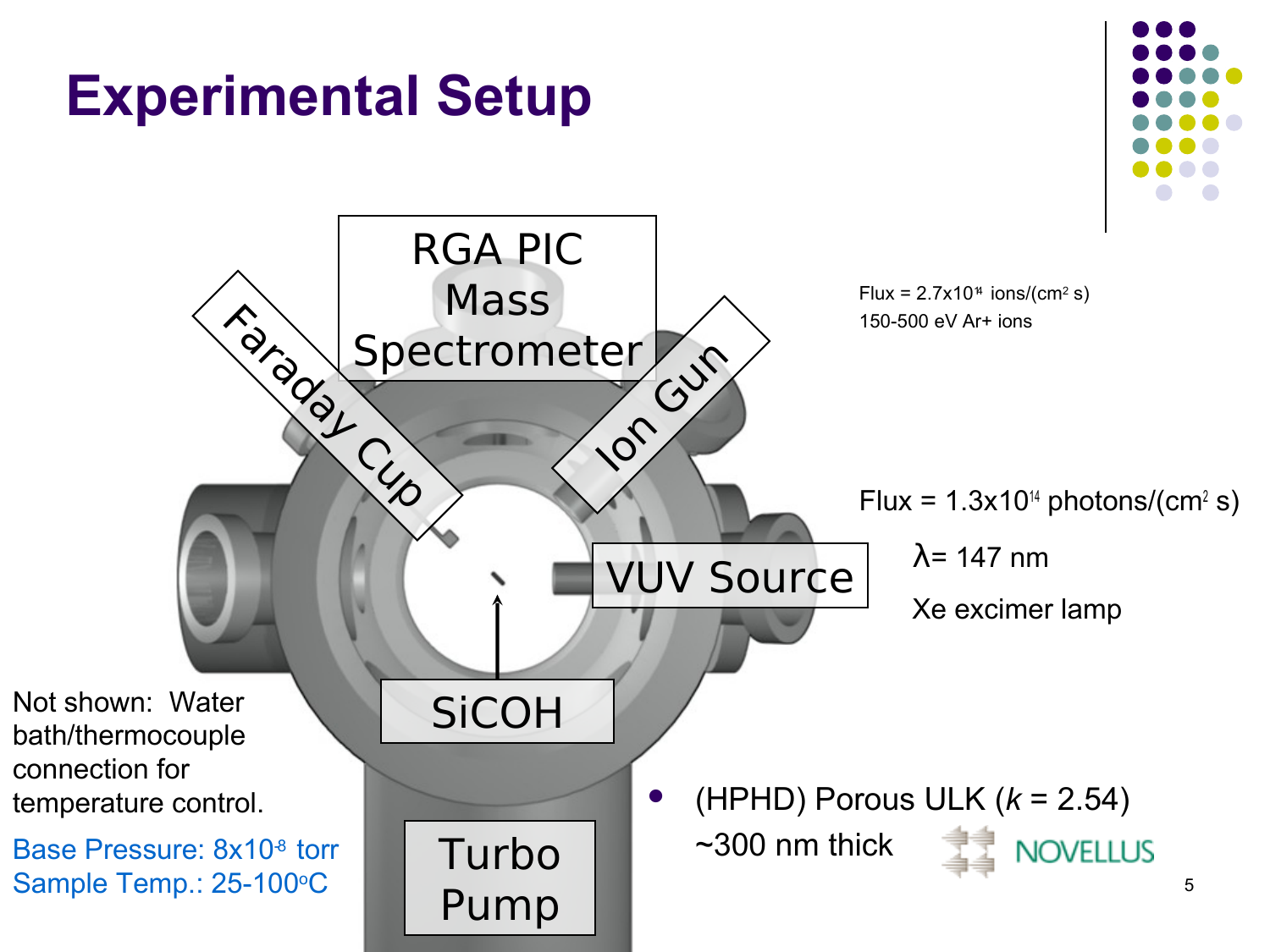## **Plasma vs. Beam System**





Ions **Controllable** 



- Studies have shown comparable VUV results between Ar plasma and Xe VUV lamp exposures for 193 nm photoresist.
	- Similar chemical changes
	- Different rate of these changes are due to different VUV wavelengths.
		- Ar (104, 106 nm), Xe lamp (147 nm)

M.J. Titus *et al.*, J. Phys. D: Appl. Phys. **42** (2009).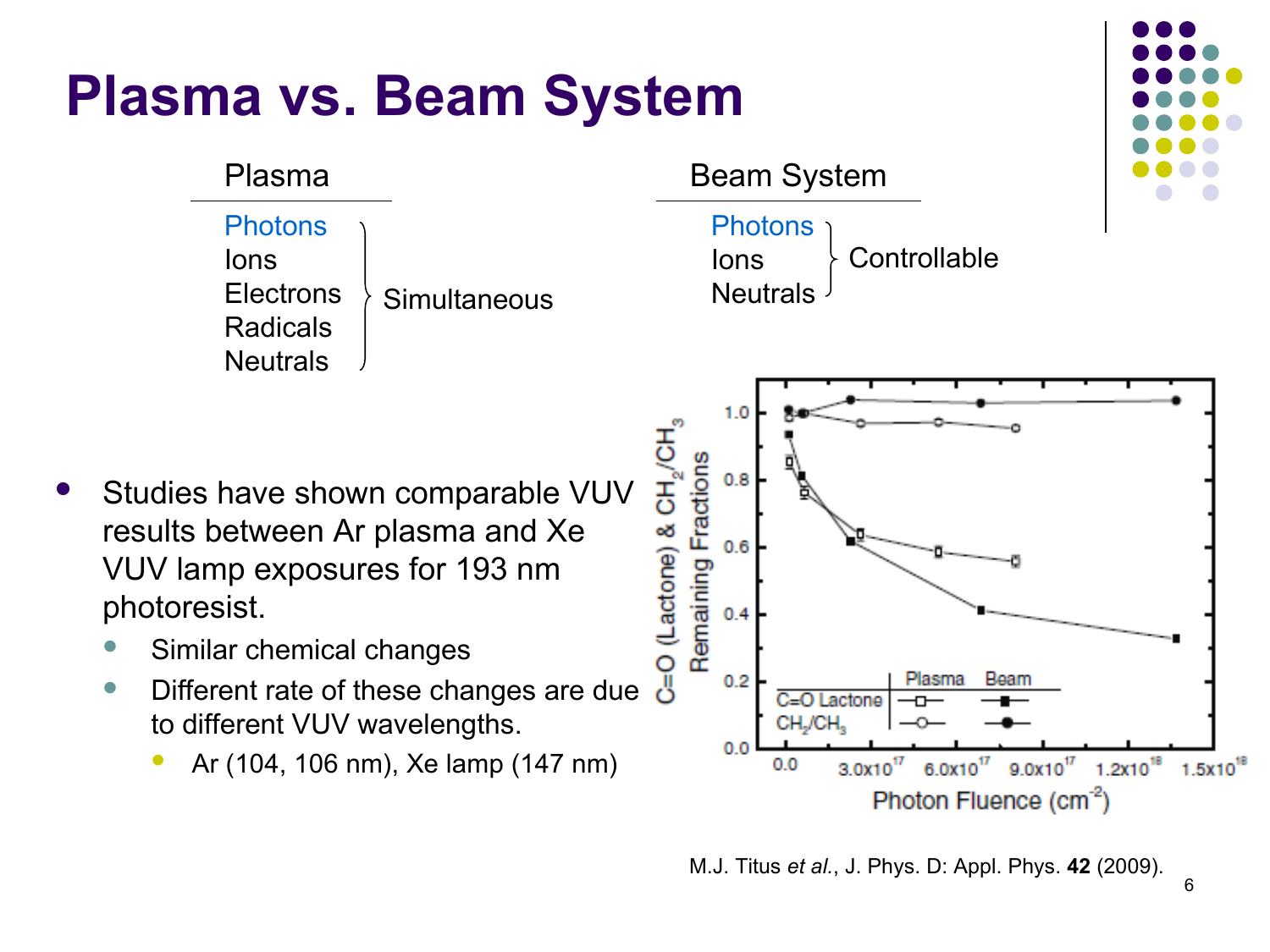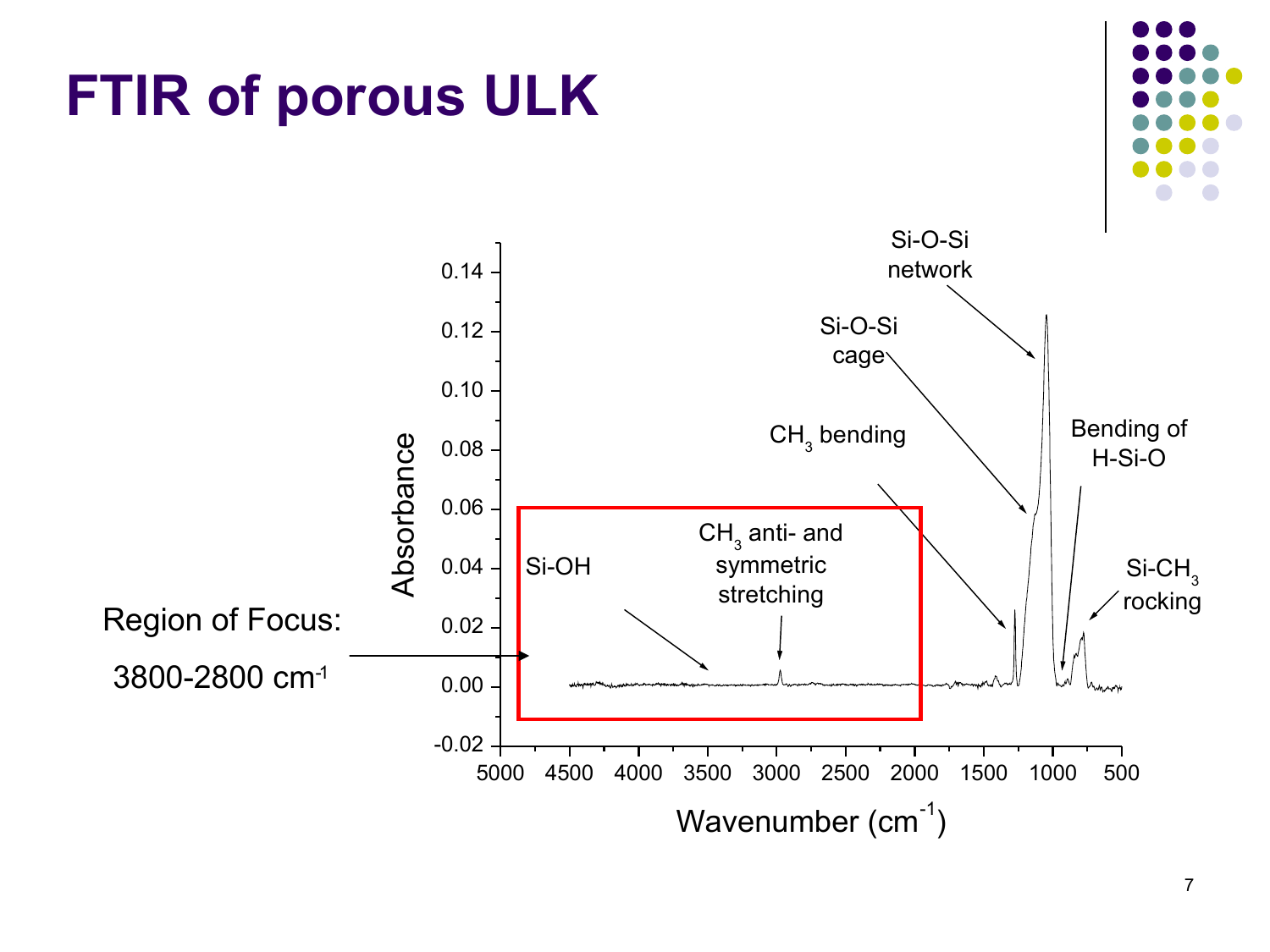

- SiOH broad peak and *sp<sup>3</sup>* carbon loss only seen for VUV exposed samples in *ex situ* FTIR.
- Simultaneous exposure with VUV/O<sub>2</sub> increases level of damage.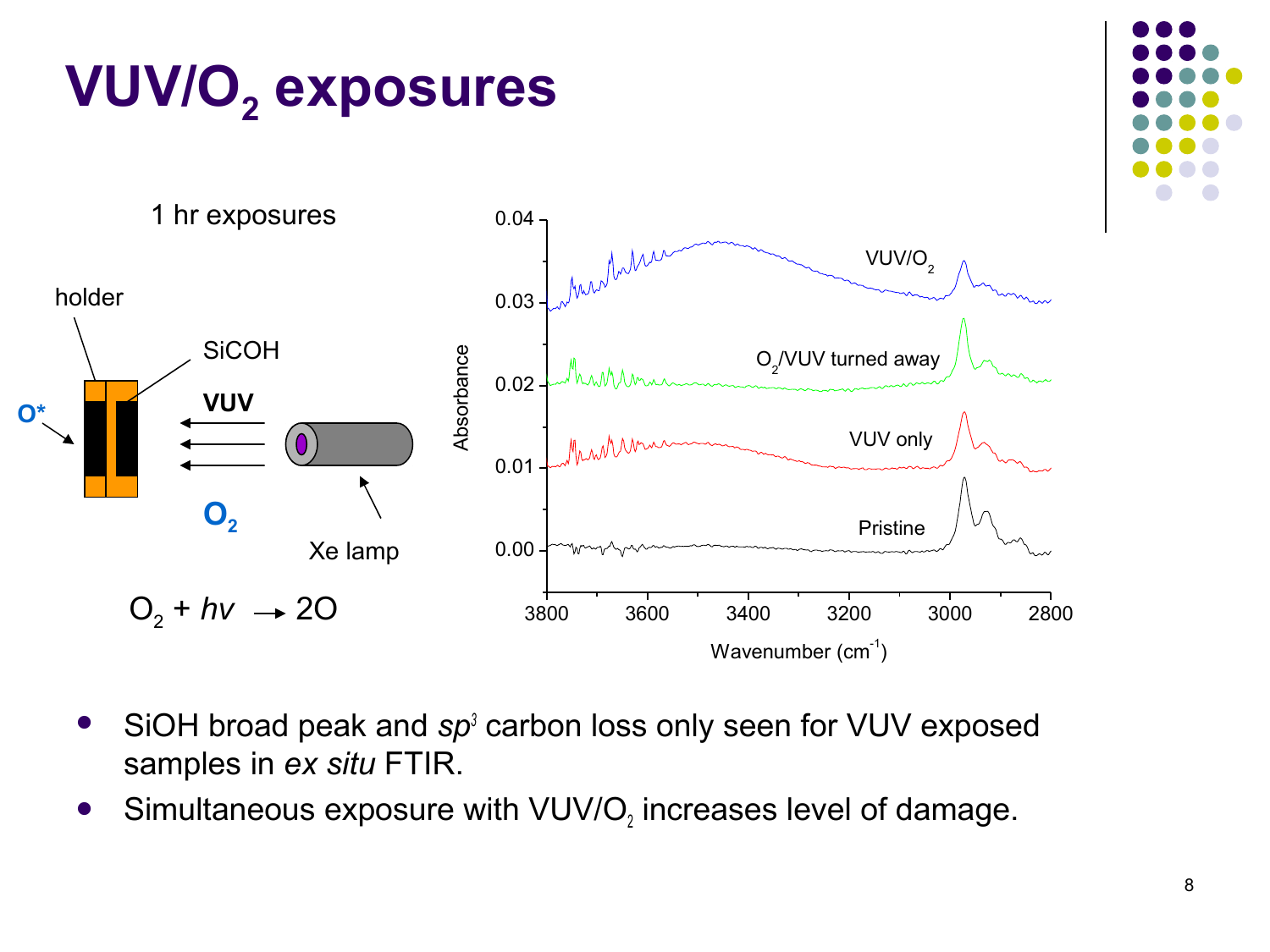

- VUV/O<sub>2</sub> simultaneous exposure shows much larger SiOH increases and requires more time to saturate in atmospheric condition.
- *sp<sup>3</sup>* C peak remains relatively constant post-exposure.
- Si dangling bonds generated from VUV radiation appear long-lived.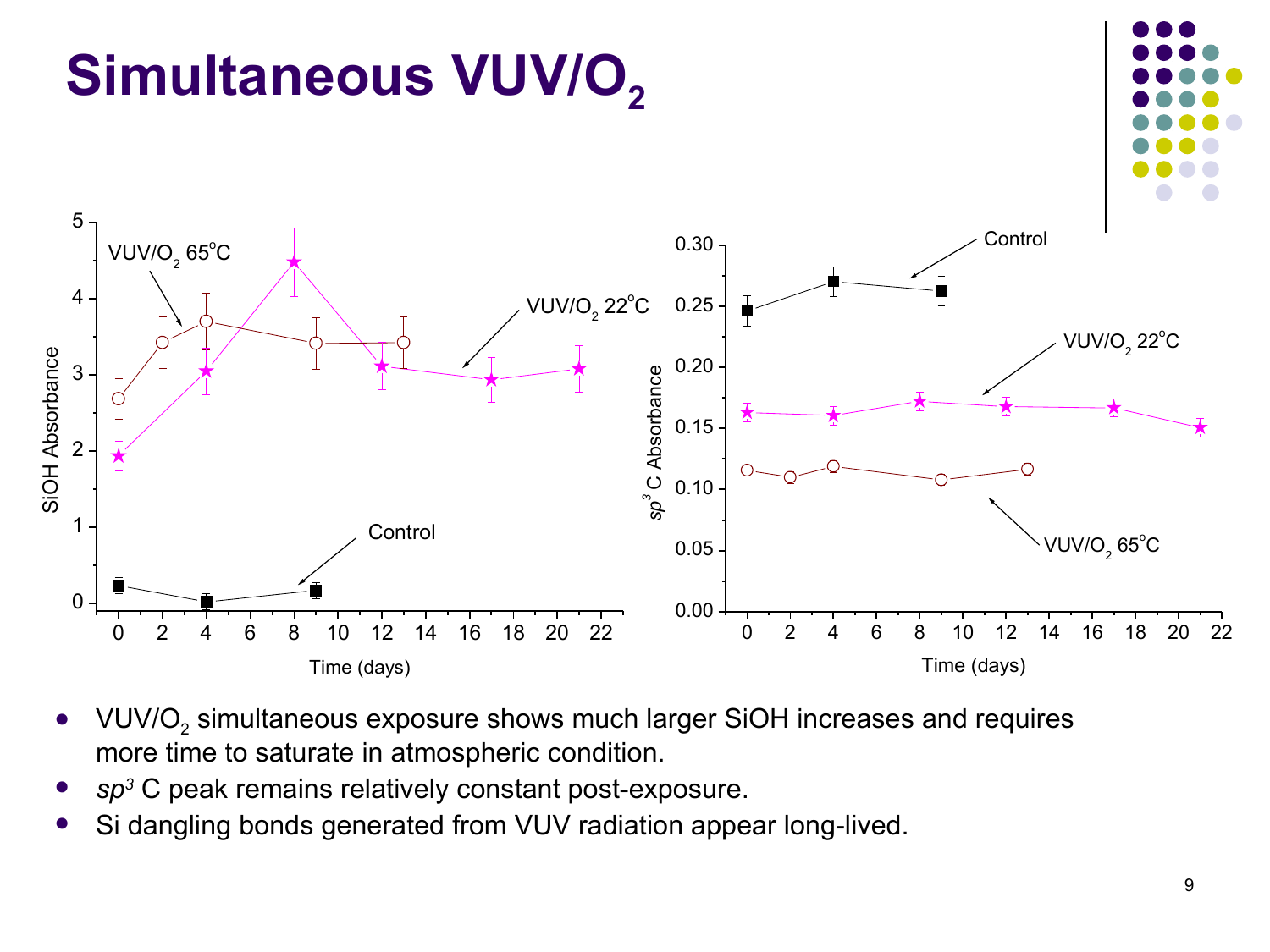# **Simultaneous VUV/O**<sub>2</sub>





- $CO<sub>2</sub>$  and H<sub>2</sub>O reaction products are seen from the RGA mass spectra.
- $\bullet$  O<sub>2</sub> is interacting with photo-desorbed methyl.
- Generated  $H_2O$  can then react with Si dangling bonds to form SiOH.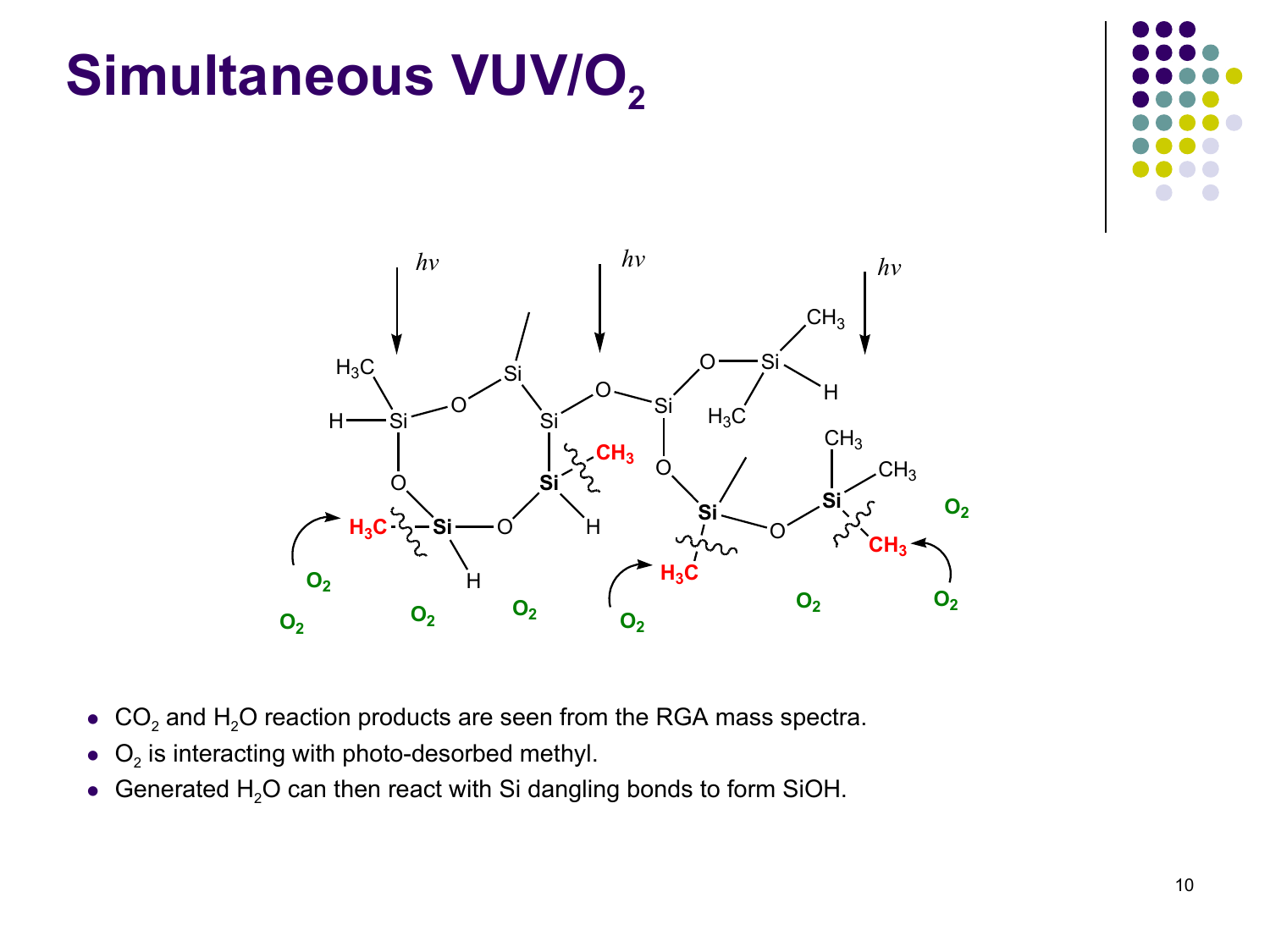



 $\bullet$   $O_2$  is possibly interacting with photo-desorbed methyl.

Simultaneous VUV/O<sub>2</sub>

Generated  $H<sub>2</sub>O$  can then react with Si dangling bonds to form SiOH.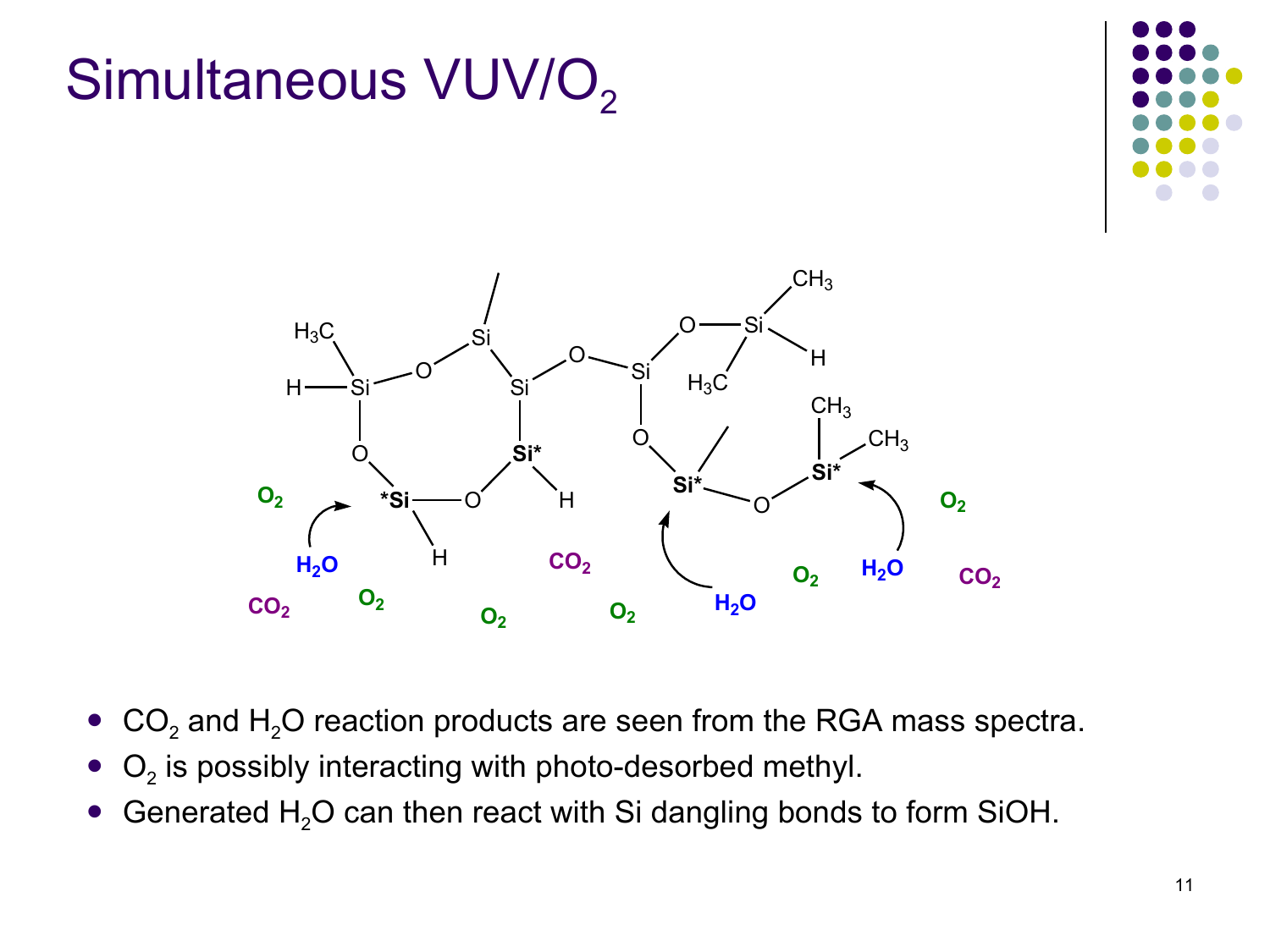#### 0 2 4 6 8 10 12 14 16 18 20 22 Time (days)

- Damage by VUV photons alone is small.
- Only small amounts of SiOH generation and *sp<sup>3</sup>* C loss can be seen if the sample is exposed to  $O_i$  immediately after VUV exposure.
- **•** High levels of damage only occur for **simultaneous exposure to VUV and O**<sup>2</sup>





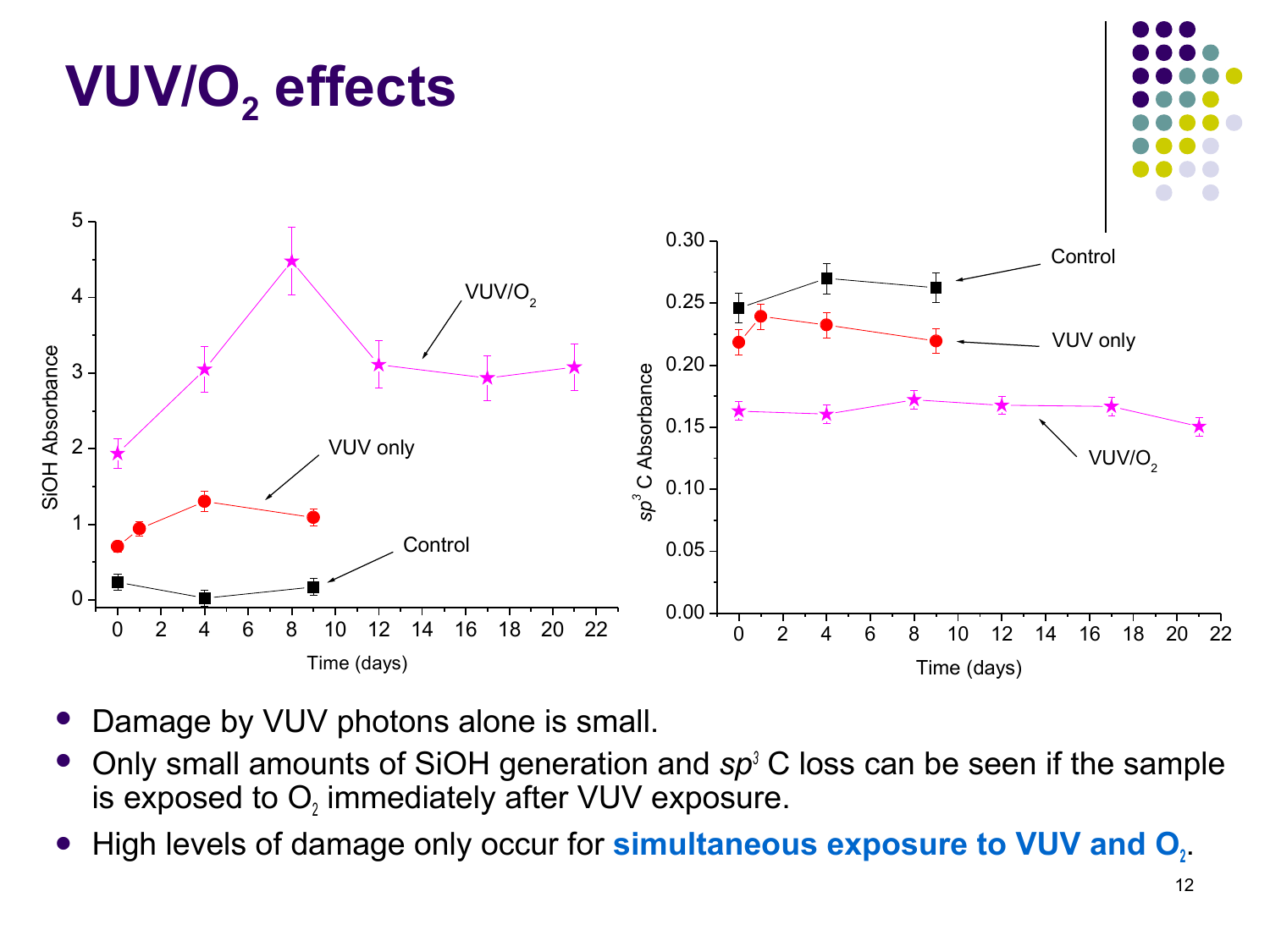

- Damage by VUV photons alone is small.
- Only small amounts of SiOH generation and *sp<sup>3</sup>* C loss can be seen if the sample is exposed to  $O_i$  immediately after VUV exposure.
- **•** High levels of damage only occur for **simultaneous exposure to VUV and O**<sup>2</sup>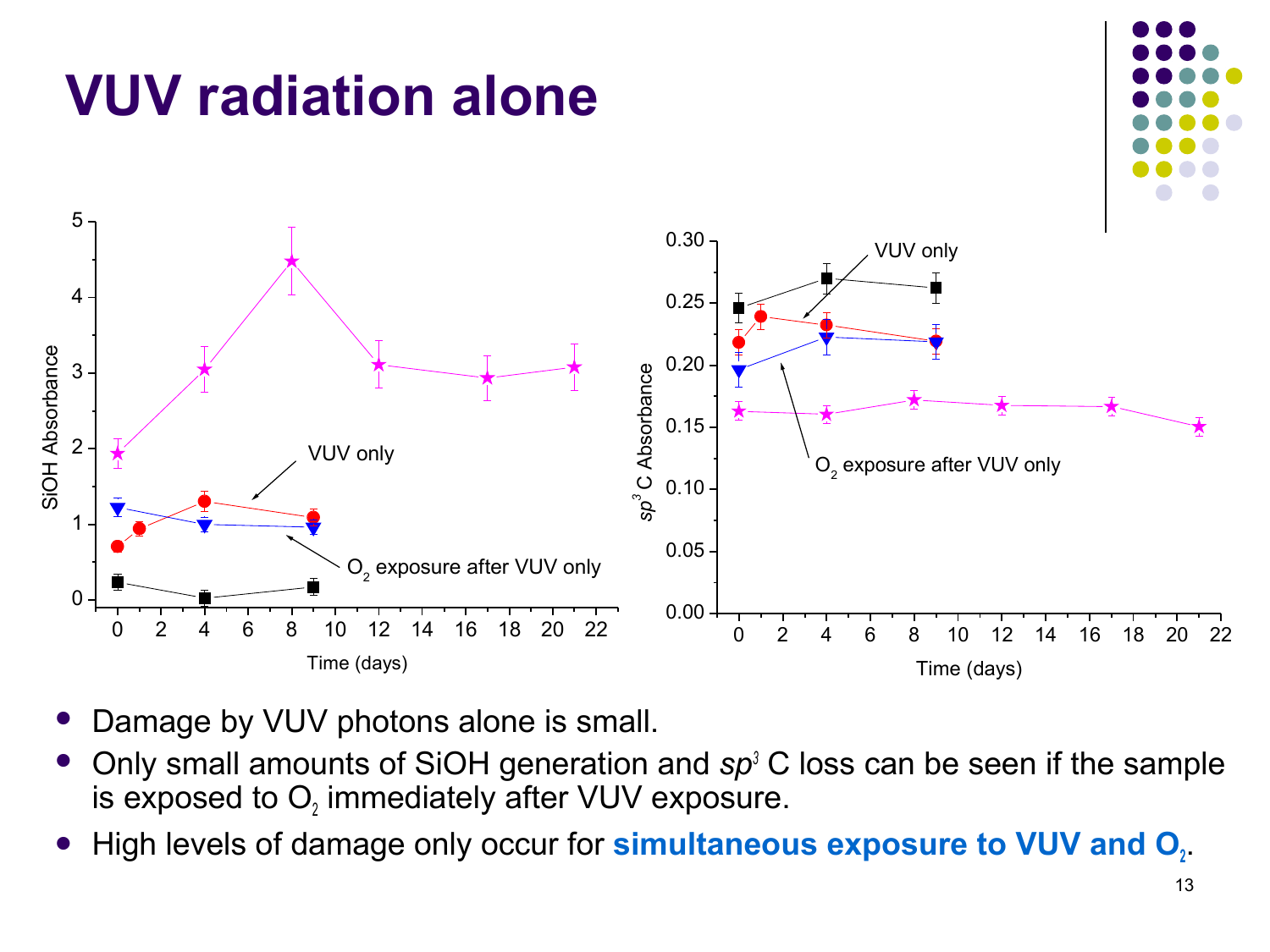## **VUV radiation alone**





- Due to the lack of oxygen,  $H_2O$  and  $CH_3^*$  compete for reaction with the Si dangling bond.
- With low amounts of H<sub>2</sub>O present, most of the damage is repaired from Si-CH<sub>3</sub> recombination.
- Recombination appears rapid because  $O_2$  did not have large effects without VUV radiation present.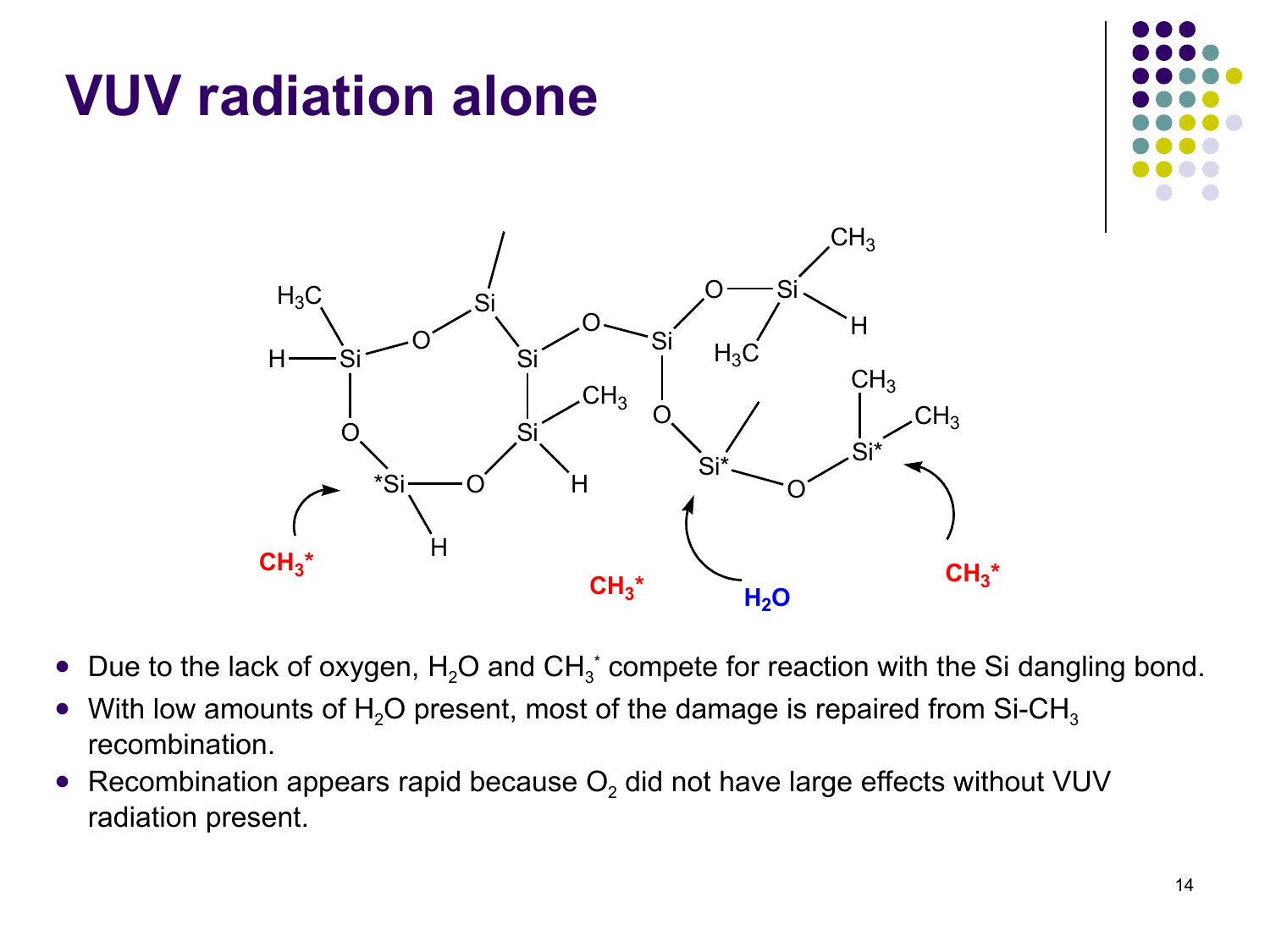## **Effects of Exposure Time**

- Increasing VUV fluence increases damage.
- Loss of *sp*<sup>3</sup> carbon and SiOH generation is fairly linear until high fluences.
- Typical plasma exposures can reach such fluences in minutes.
	- Ar ICP Plasma (no bias):
		- 70 Watt, 10 mTorr  $(-10^{10} \text{ cm}^3)$ density)
		- $~\sim$  5 min for 10<sup>18</sup> photons/cm<sup>2</sup>



0-2hr exposures

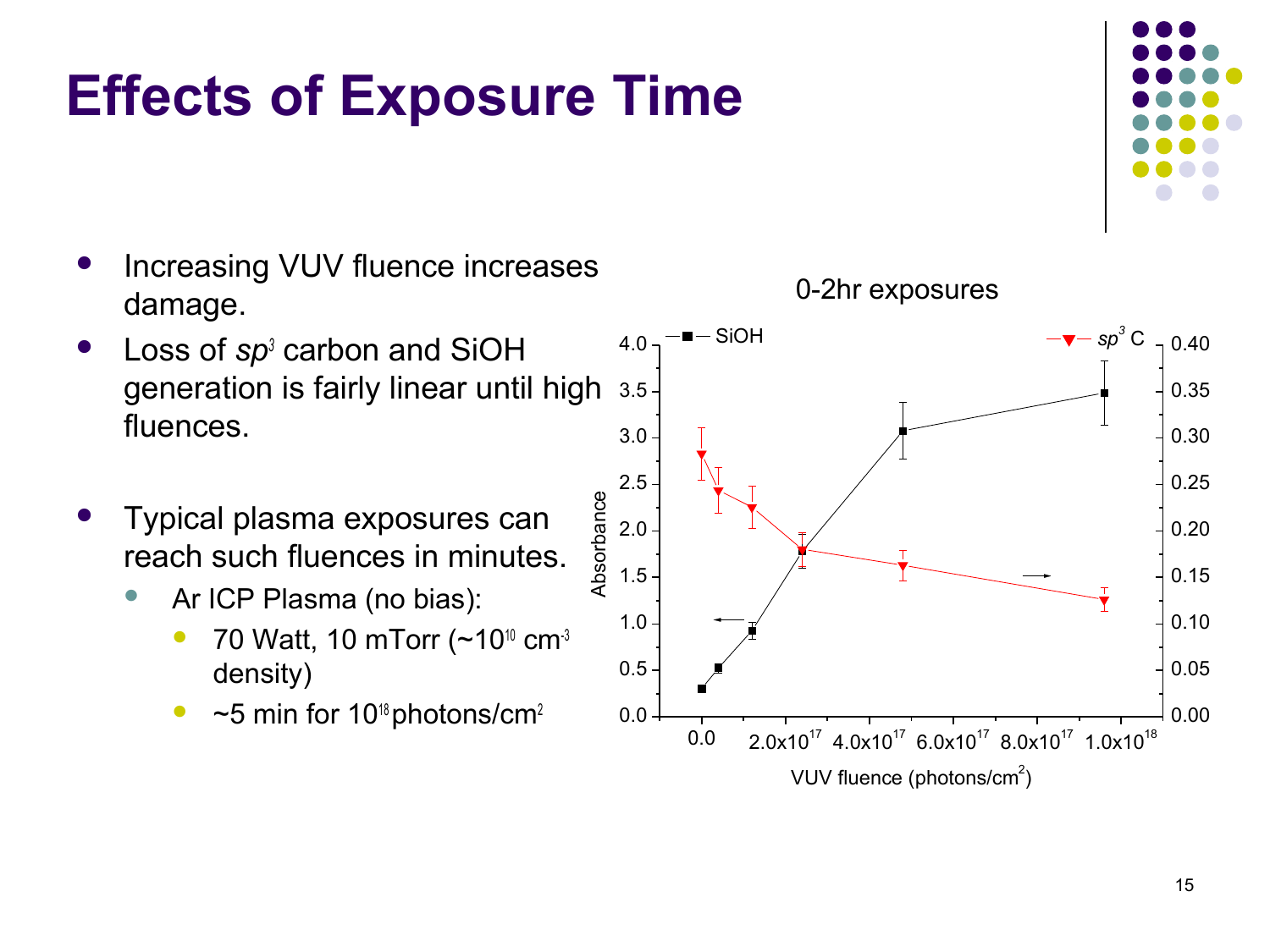

- Increased damage at higher pressures of  $O<sub>2</sub>$ .
- Presence of small amounts of  $O_2$  has detrimental effects.
- Loss in *sp<sup>3</sup>* carbon and gain in SiOH suggests a diffusion limited and reaction limited region, which implies that  $\mathsf{O}_2$  diffusivity is important for damage analysis.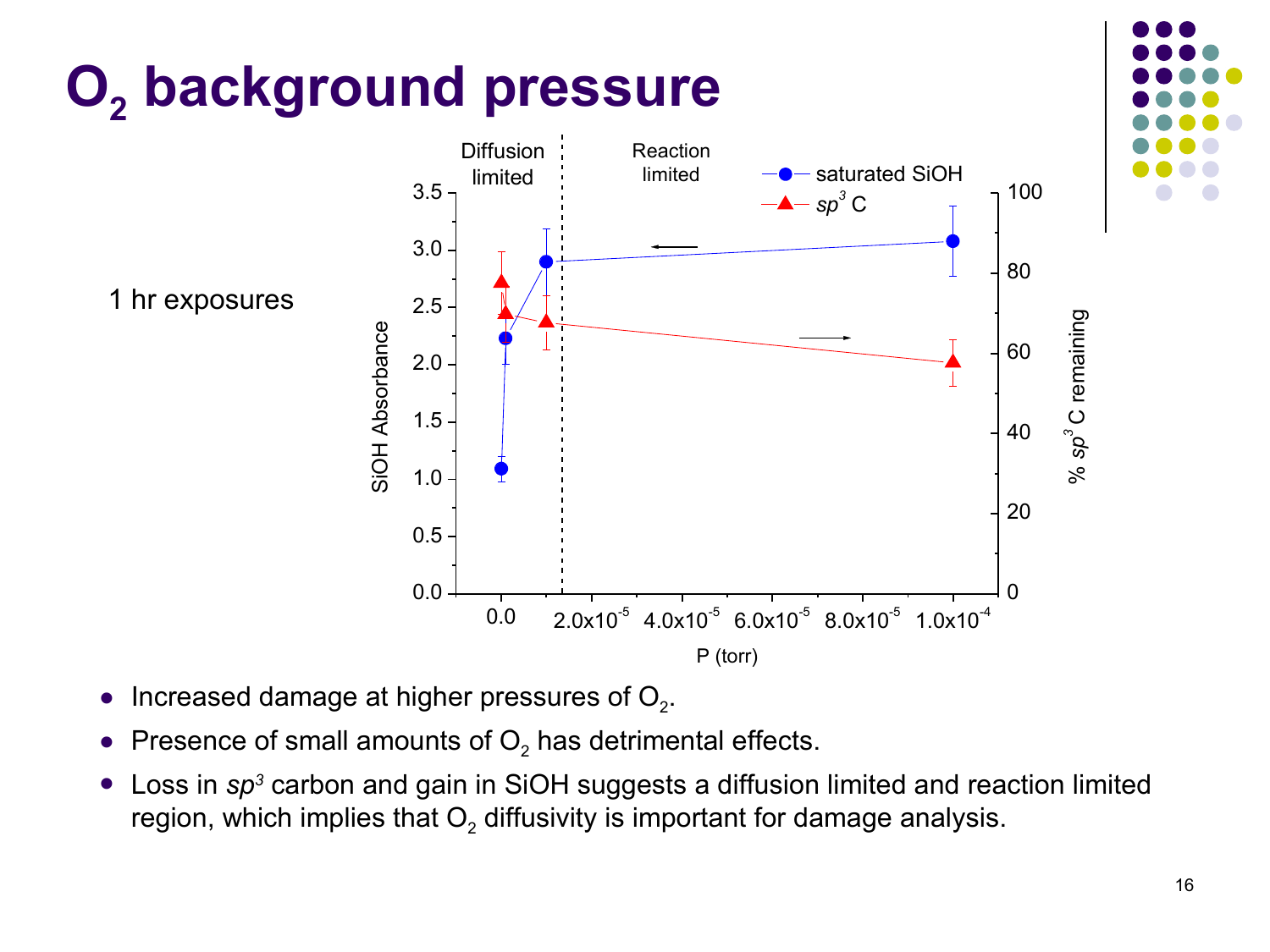![](_page_16_Figure_0.jpeg)

- Ions have been suspected to cause surface densification.
- While ions decrease the carbon content, little generation of SiOH is seen.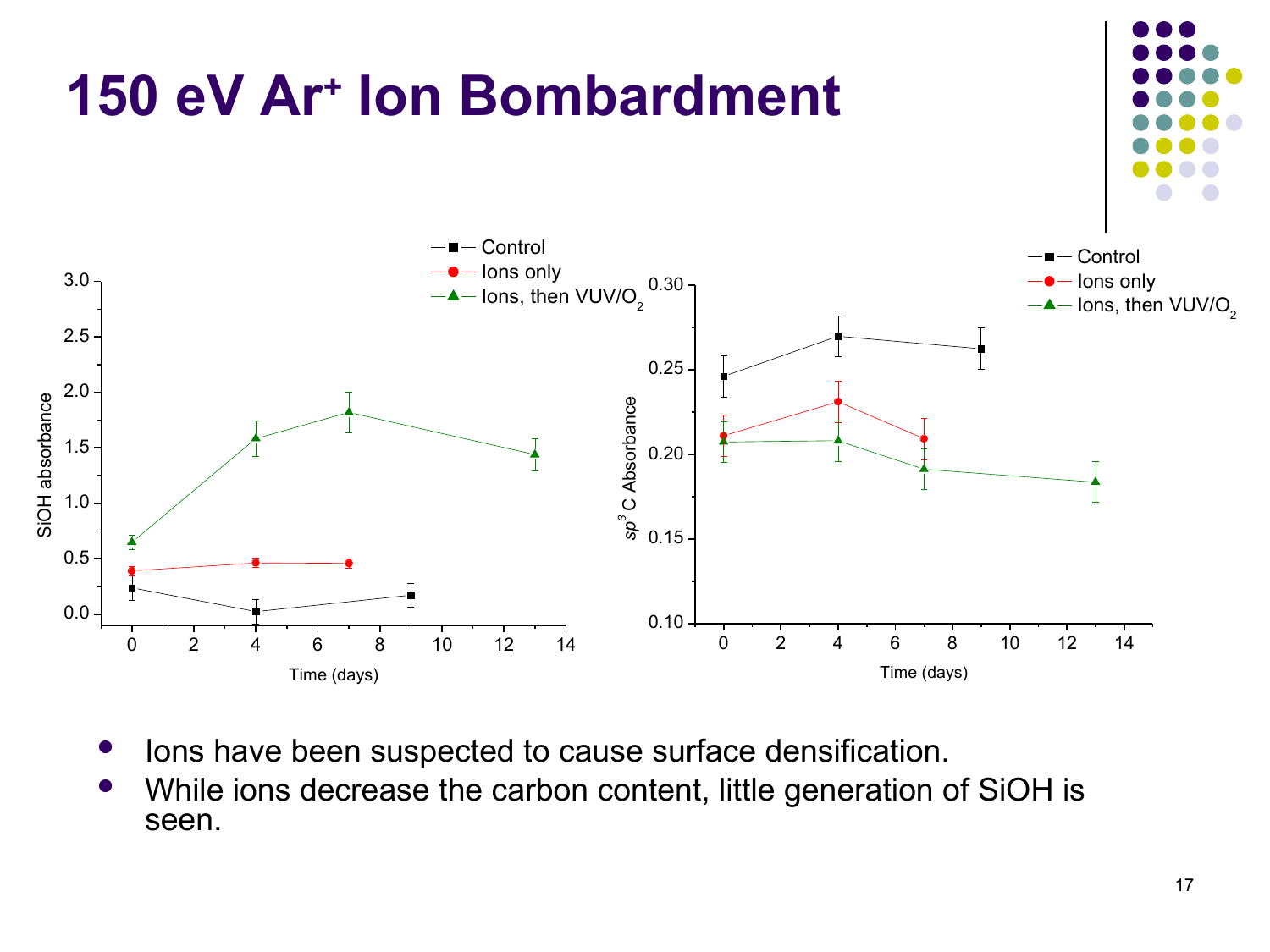![](_page_17_Figure_0.jpeg)

- Ion pre-treated sample decreases SiOH generation and carbon loss upon VUV/O $_2$  exposure.
- Densified surface layer appears to have formed, reducing the effect of  $O<sub>2</sub>$  exposure to photo-desorbed methyl.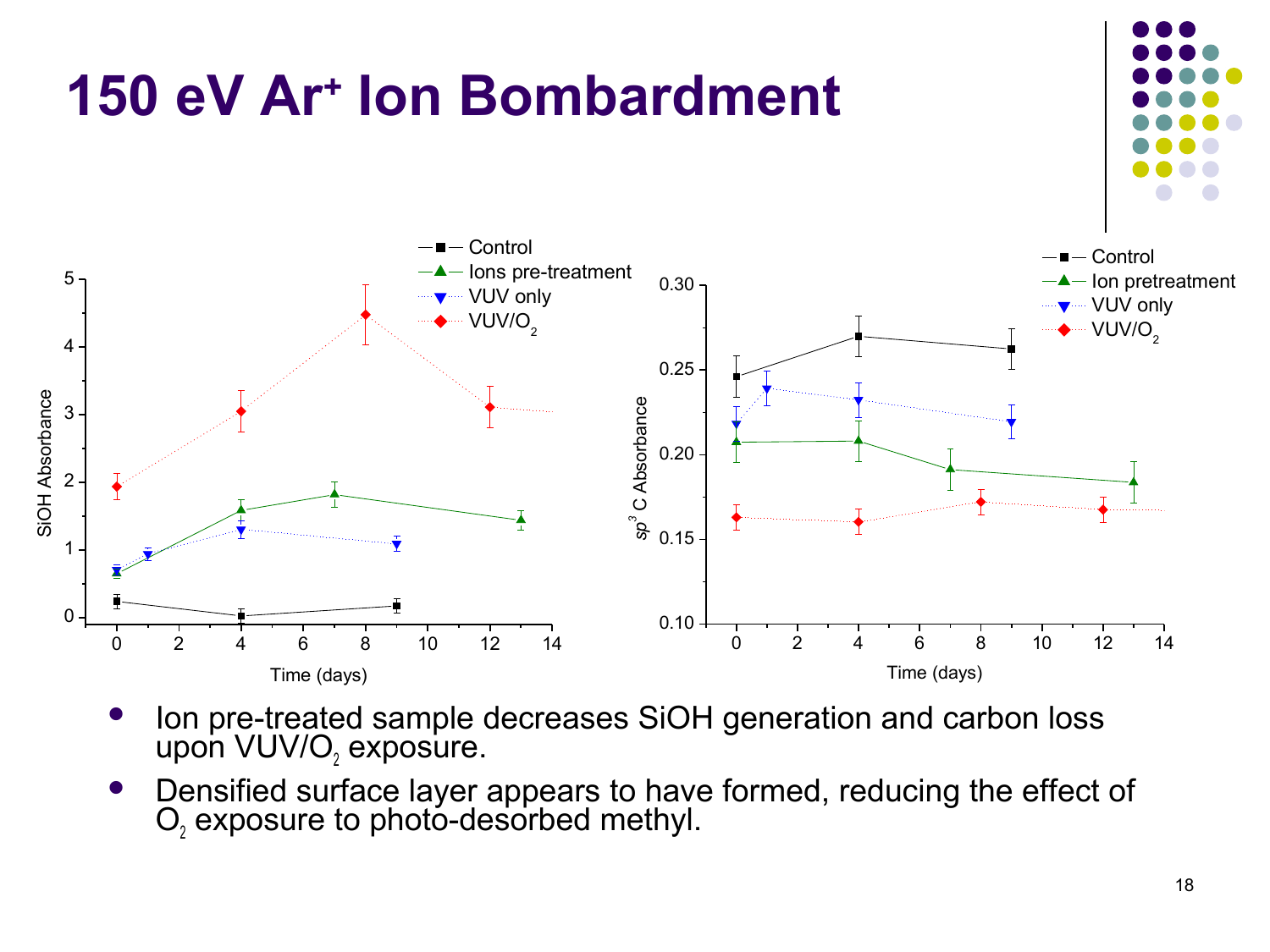![](_page_18_Picture_0.jpeg)

![](_page_18_Figure_1.jpeg)

- VUV photons and  $O_2$  molecules react synergistically to form SiOH, leading to increased dielectric constant 'damage.'
- SiOH generation and carbon loss are functions of photon fluence, oxygen background pressure, and film diffusivity.
- Reduction of film diffusivity can potentially cut off this synergism, decreasing damage.
- Beam system studies performed in a highly controlled environment effectively simulate specific effects that occur in a plasma.